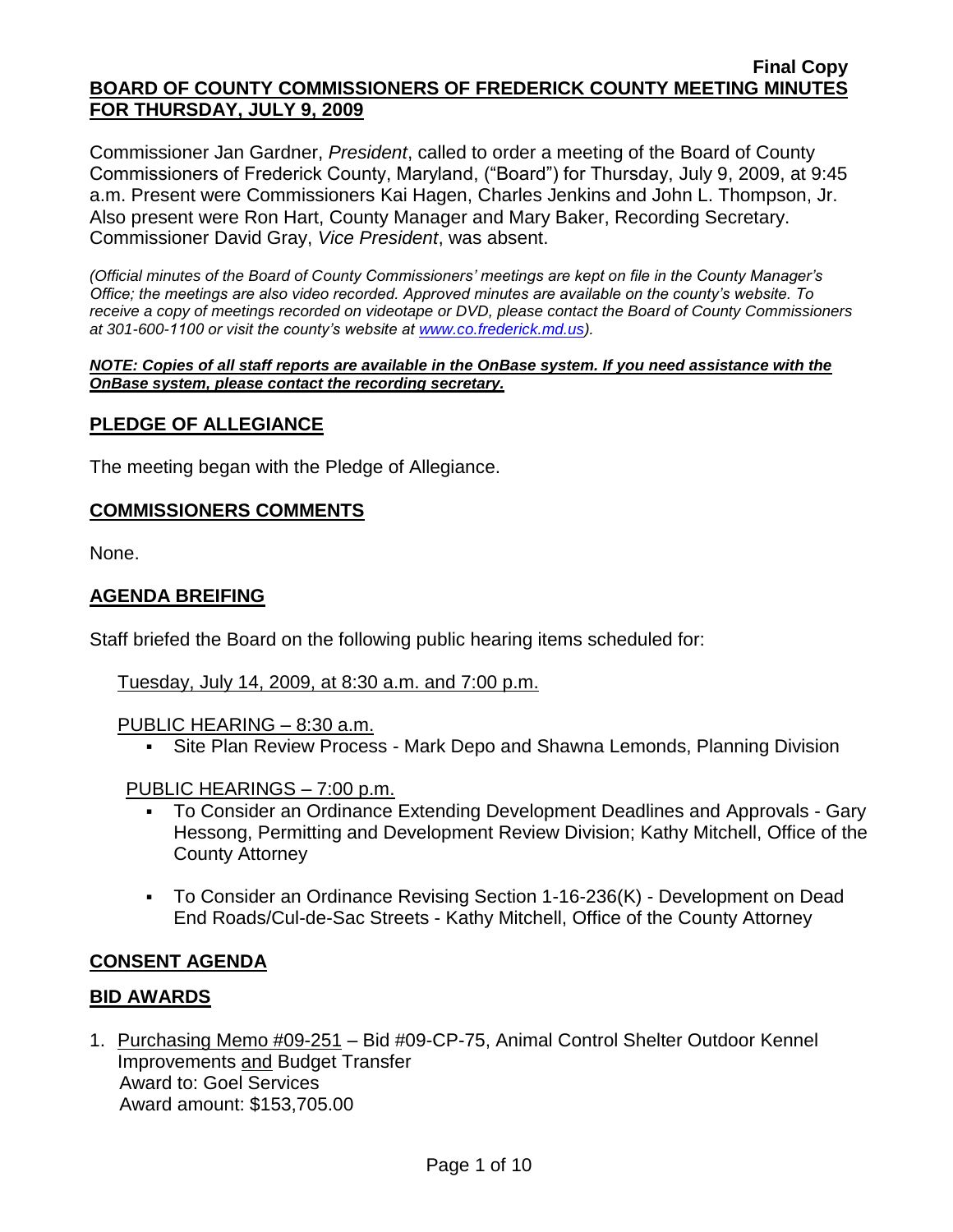- 2. Purchasing Memo #10-01 Bid #09-36, FY 2010 Stone Materials Award to: Various Vendors Award amount: Estimated annual amount \$1,044,792.00
- 3. Purchasing Memo #10-02 RFP #07-20, Youth Training Program Family Partnership 2<sup>nd</sup> of 2 Renewal Options Award amount: \$83,789.00
- 4. Purchasing Memo #10-05 Bid # 09-CP-66, Public Safety Training Facility, Phase III Award to: Warner Construction Award amount: \$6,908,025.00

# **BUDGET TRANSFER**

1. #BT-09-216, Budget, Finance

# **GRANTS**

- 1. Office of Head Start One Time Program Improvements Grant Pat Rosensteel and Ann Silverman, Citizens Services Division
- 2. FFY 2009 Emergency Shelter Grant Application Jenny Short, Citizens Services Division
- 3. FY 2009 Emergency Food Assistance Program Modification Margaret Nusbaum, Citizens Services Division
- 4. Maryland Summer Youth Connection 2010 Laurie Holden, Economic Development Division

# **EASEMENTS**

- 1. Easement Over Tourism Council New Visitor Center Property, East Street Bruce Dean, Esquire, McEvoy and Dean
- 2. Public Safety Training Facility, Phase III Declaration to Establish and Retain Easements for Stormwater Management and Water and Sewer - David Grossweiler, Public Works Division

# **CHANGE ORDER**

1. Winchester Hall West Wing Roof Replacement, Design Change Order No. 1 - Donald Harper, Public Works Division

Commissioner Jenkins moved to separate the motions to vote on Grant # 1 and Easement #1 separately.

Commissioner Hagen moved to approve the balance of the consent agenda with the exception of Grant #1 and Easement #1. Commissioner Jenkins seconded the motion that passed 4-0 with Commissioner Gray absent.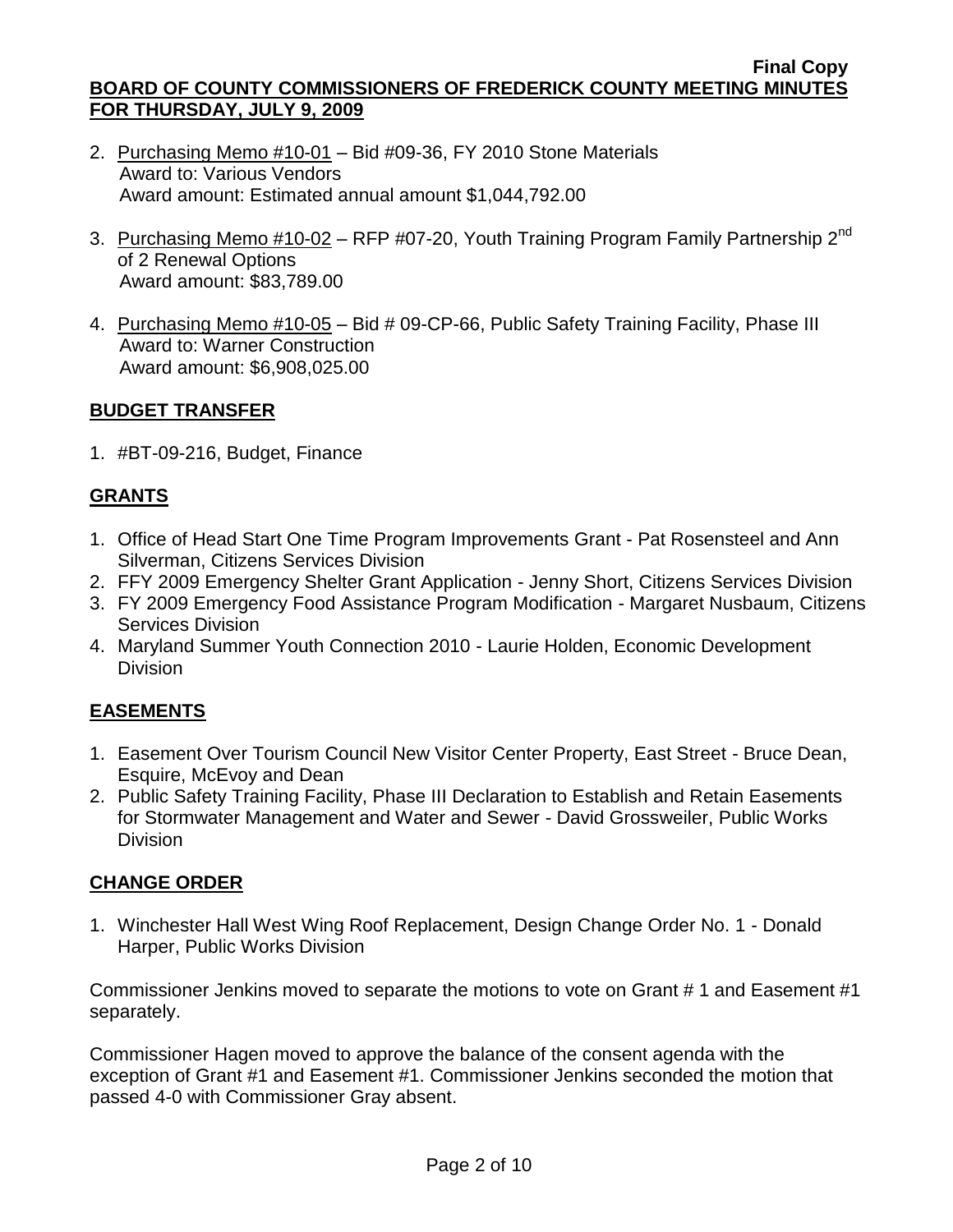Commissioner Hagen moved to approve Grant #1 as presented. Commissioner Gardner seconded the motion that tied 2-2 with Commissioners Jenkins and Thompson opposed.

Commissioner Thompson moved to strike the ice maker purchase as part of the grant package. Commissioner Jenkins seconded the motion that passed 3-1 with Commissioner Hagen opposed and Commissioner Gray absent.

Commissioner Gardner requested to table Grant #1 until Commissioner Gray was present.

Grant #1 was rescheduled for Tuesday, July 14, 2009.

Commissioner Jenkins moved to deny Easement #1. Commissioner Thompson seconded the motion that tied 2-2 with Commissioners Gardner and Hagen opposed.

Commissioner Gardner moved to table Easement #1 until Commissioner Gray was present.

Easement #1 was rescheduled for Tuesday, July 14, 2009.

### **ADMINISTRATIVE BUSINESS**

## **Bid Award - Purchasing Memo #10-03, Request to Renew MUNIS Software Maintenance with Tyler Technologies - Hal Good, Finance Division**

Mr. Good presented information regarding Purchasing Memo #10-03.

Commissioner Hagen moved to approve staff's recommendations as presented. Commissioner Gardner seconded the motion that passed 4-0 with Commissioner Gray absent.

## **Bid Award - Purchasing Memo #10-04, Request to Renew Intergraph Software – Hal Good, Finance Division**

Mr. Good presented information regarding Purchasing Memo #10-04.

Commissioner Hagen moved to approve staff's recommendations as presented. Commissioner Jenkins seconded the motion that passed 4-0 with Commissioner Gray absent.

## **Memorandum of Understanding (MOU) for Ballenger Creek Trail Transportation Enhancement Program (TEP) Funding - Bob Hicks, Parks and Recreation Division and Bill Kosola, Public Works Division**

Mr. Hicks and Mr. Kosola presented the MOU between the Maryland Department of Transportation and Frederick County for the use of Transportation Enhancement Program funds for the Ballenger Creek Trail.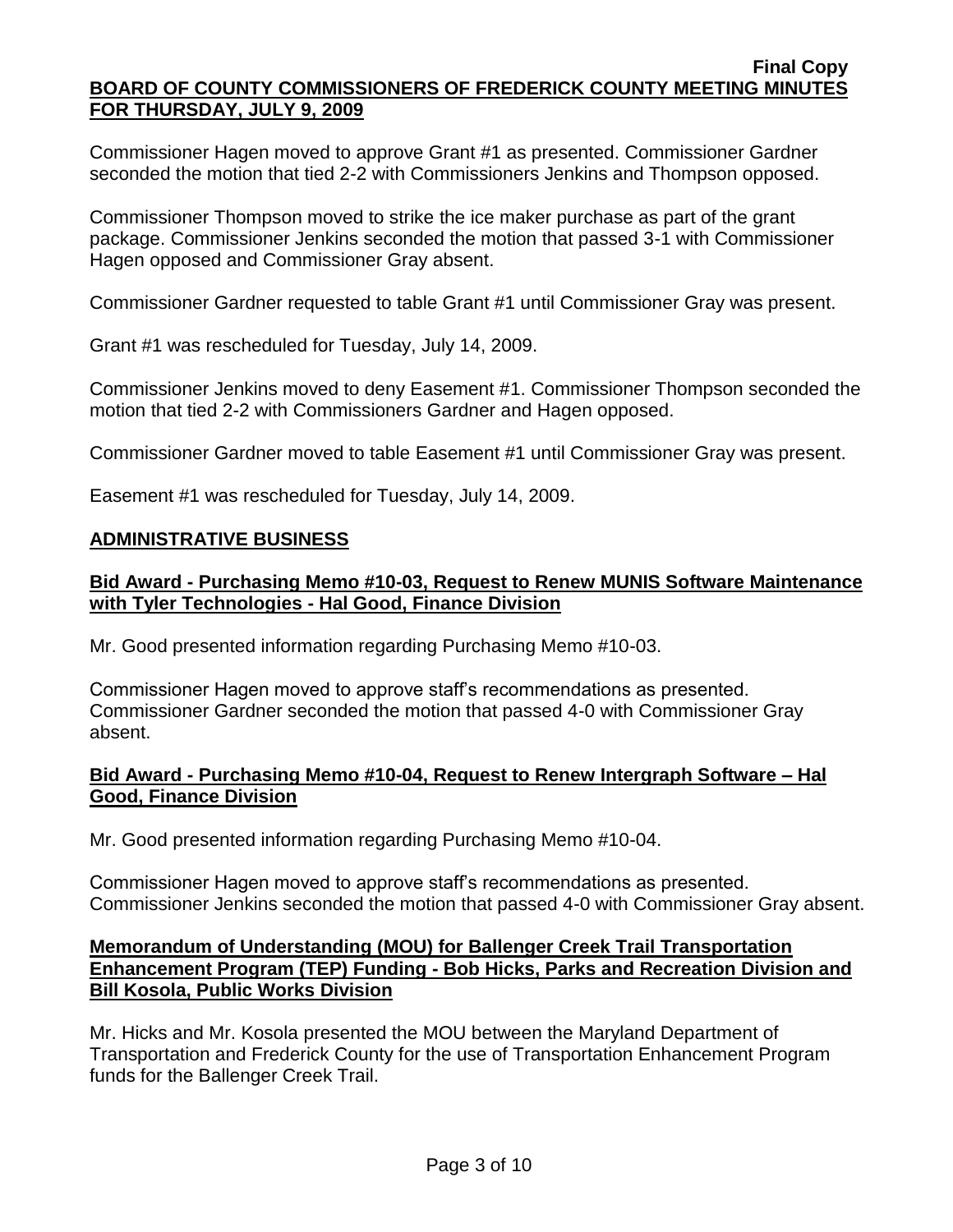Commissioner Hagen moved to approve the MOU as presented. Commissioner Jenkins seconded the motion that passed 4-0 with Commissioner Gray absent.

## **Urbana District Park Phase I and Utica District Park Phase II - Potential Operating Costs - Paul Dial, Jeremy Kortright and Earl Eyler, Parks and Recreation Division**

Mr. Kortright and Mr. Eyler presented information and updates to the Board.

Upon review of the operating costs for the projects, staff proposed reductions to the operating budget request for FY 2011, which included a \$143,631reduction to salaries, \$40,752 reduction to operating costs and \$154,296 reduction to capital outlay.

There was consensus to approve staff's recommendation as presented.

## **Utica District Park Change Order No. 3 - Bob Hicks, Parks and Recreation Division and Bill Kosola, Public Works Division**

Mr. Hicks and Mr. Kosola presented information regarding the change order.

Commissioner Hagen moved to approve the amount of \$46,780 to provide additional design services, RFP #09-CSC-01 to Human & Rohde, Inc. for synthetic turf field to replace one of three natural fields. Commissioner Jenkins seconded the motion that passed 3-1with Commissioner Thompson opposed and Commissioner Gray absent.

## **Resolution for Memorandum of Understanding (MOU) with Carroll County and Northeast Maryland Waste Disposal Authority (NMWDA) - Energy from Waste Project – John Mathias, Office of the County Attorney and Mike Marschner, Utilities and Solid Waste Management Division**

Mr. Mathias, Mr. Marschner, and Ms. Robin Davidov, NMWDA, presented the proposed resolution for MOU.

Commissioner Thompson moved to clarify "*optimal*" meant marginal benefits exceeds marginal costs. Commissioner Gardner seconded the motion.

Commissioner Gardner moved to amend the motion to include language stating, "*the Authority shall require in the service contract with Wheelabrator Technologies, Inc., for the development of a comprehensive recycling plan for the facility for optimal recovery of recyclable materials as economically feasible, before and after processing, the plans are then to be reviewed by the Board."*

Commissioner Thompson moved to withdraw his motion.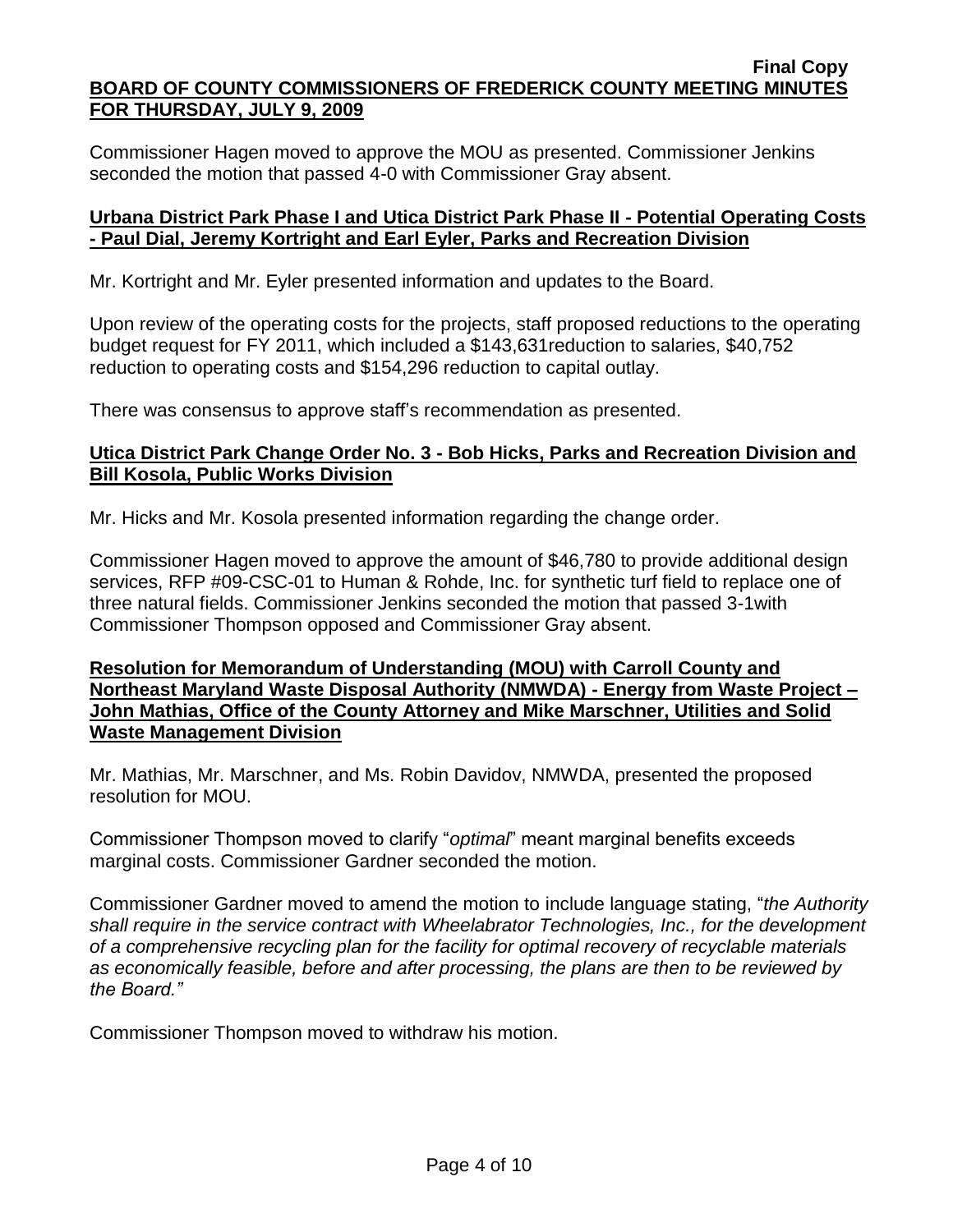The following changes were requested by Board consensus:

## Resolution:

- Page 3, #3, add language to state "*MOU approved by this resolution is authorized to be signed by the President of the Board*";
- **Energy Recovery Agreement will come back to the Board in Administrative Business** for final review and approval; and
- Page 4, #4, add "*reuse.*"

# MOU:

- Page 3, #13, add clarification to cap at \$3.0 million;
- Page 4, #15, add one appropriate time period; and
- Page 5, #25, add "*time of delivery*."

Commissioner Gardner passed the gavel to Commissioner Hagen.

Commissioner Gardner moved to adopt the proposed resolution and MOU with the changes as noted. Commissioner Thompson seconded the motion that passed 3-1 with Commissioner Hagen opposed and Commissioner Gray absent.

Commissioner Hagen passed the gavel to Commissioner Gardner.

(A copy of Resolution #09-19 can be obtained in the County Manager's Office or from the county's website, [www.co.frederick.md.us\)](www.co.frederick.md.us)

# **Third Amendment to New Market Water Service Area Agreement (WSAA) - Mike Marschner, Utilities and Solid Waste Management Division and Wendy Kearney, Office of the County Attorney**

Mr. Marschner and Mr. Winslow Burhans, Mayor, Town of New Market, presented information regarding the WSAA, which would make all water taps contained in the initial allocation schedule available so existing developed properties with access to the new water system could immediately connect if the properties had the proper water and sewer plan designations following completion within the next two months.

(Commissioner Jenkins left and returned.)

Commissioner Jenkins moved to approve the third amendment to the New Market WSAA as presented in the staff report. Commissioner Hagen seconded the motion that passed 3-1 with Commissioner Thompson opposed and Commissioner Gray absent.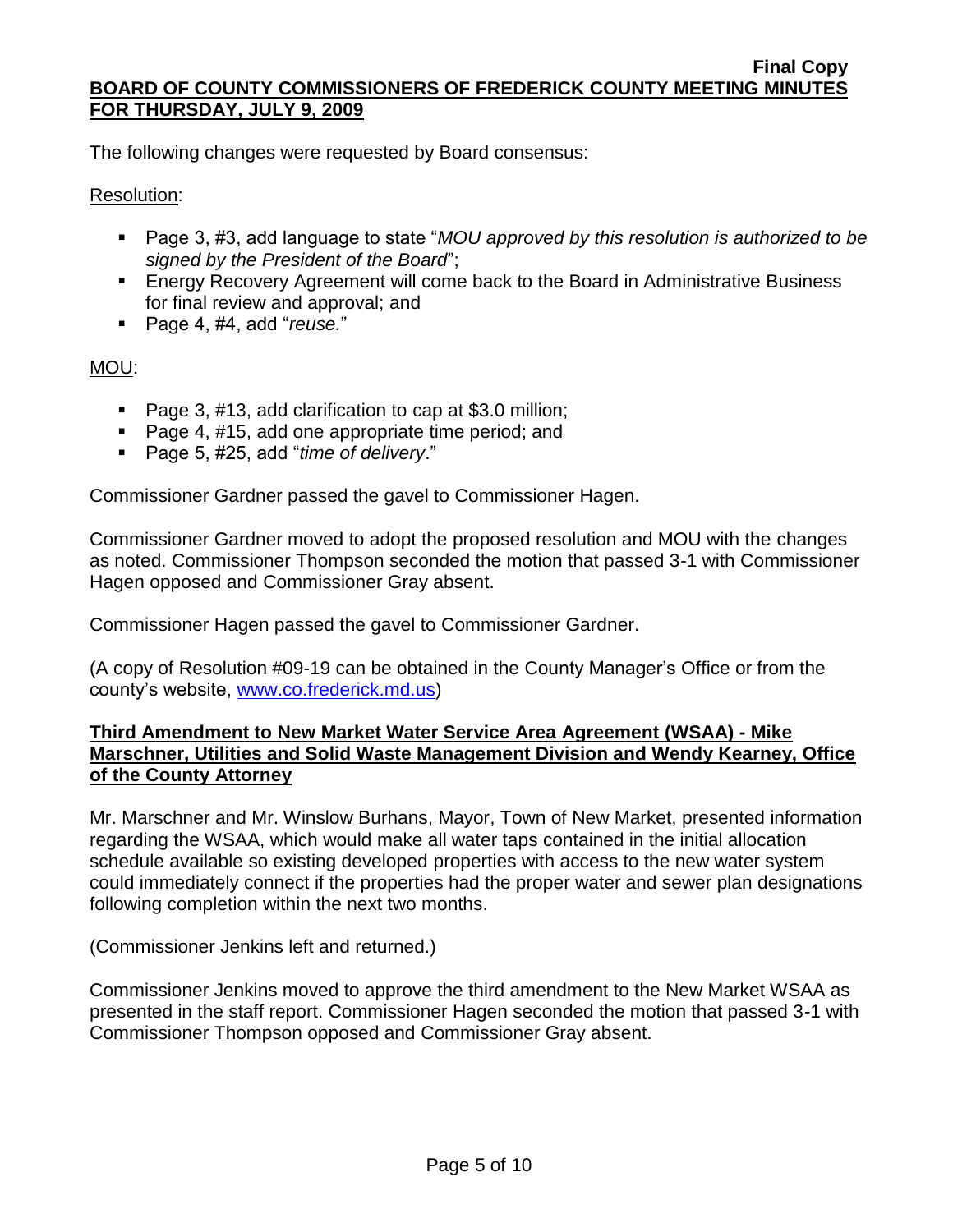## **Maryland State Highway Administration (SHA) Mill/Overlay Letter of Agreement for Frederick County Contract 096-W - Rodney Winebrenner, Utilities and Solid Waste Management Division**

Mr. Winebrenner presented the letter of agreement to determine if the county should execute an agreement with the SHA allowing reimbursement to the county for the cost to mill and overlay portions of MD 144.

Commissioner Hagen moved to execute the agreement as presented in the staff report. Commissioner Jenkins seconded the motion that passed 4-0 with Commissioner Gray absent.

## **WORKSESSION**

## **Appointments/Reappointments to Boards/Commissions/Committees – Joyce Grossnickle, County Manager's Office**

Agricultural (Ag) Preservation Advisory Board

There was no public comment.

Commissioner Hagen moved to reappoint Mr. Mehrle Ramsburg, Jr. to serve a five-year term to expire June 30, 2014. Commissioner Jenkins seconded the motion that passed 4-0 with Commissioner Gray absent.

The Board requested staff to inquire if the other two applicants not selected (Mr. John Austin and Ms. Nancy Moser) would be interested in serving on the Ag Business Council.

Agricultural (Ag) Business Council

There was no public comment.

Commissioner Hagen moved to reappoint Mr. Robert Black and Ms. Carol Wilson to serve three-year terms to expire June 30, 2012, and appoint Ms. Arlene Atkins to serve a three-year term to expire June 30, 2012. Commissioner Jenkins seconded the motion that passed 4-0 with Commissioner Gray absent.

### Citizens Nursing Home Board of Trustees

There was no public comment.

Commissioner Jenkins moved to reappoint Mr. Jerry Miller to serve a three-year term to expire June 30, 2012. Commissioner Hagen seconded the motion that passed 4-0 with Commissioner Gray absent.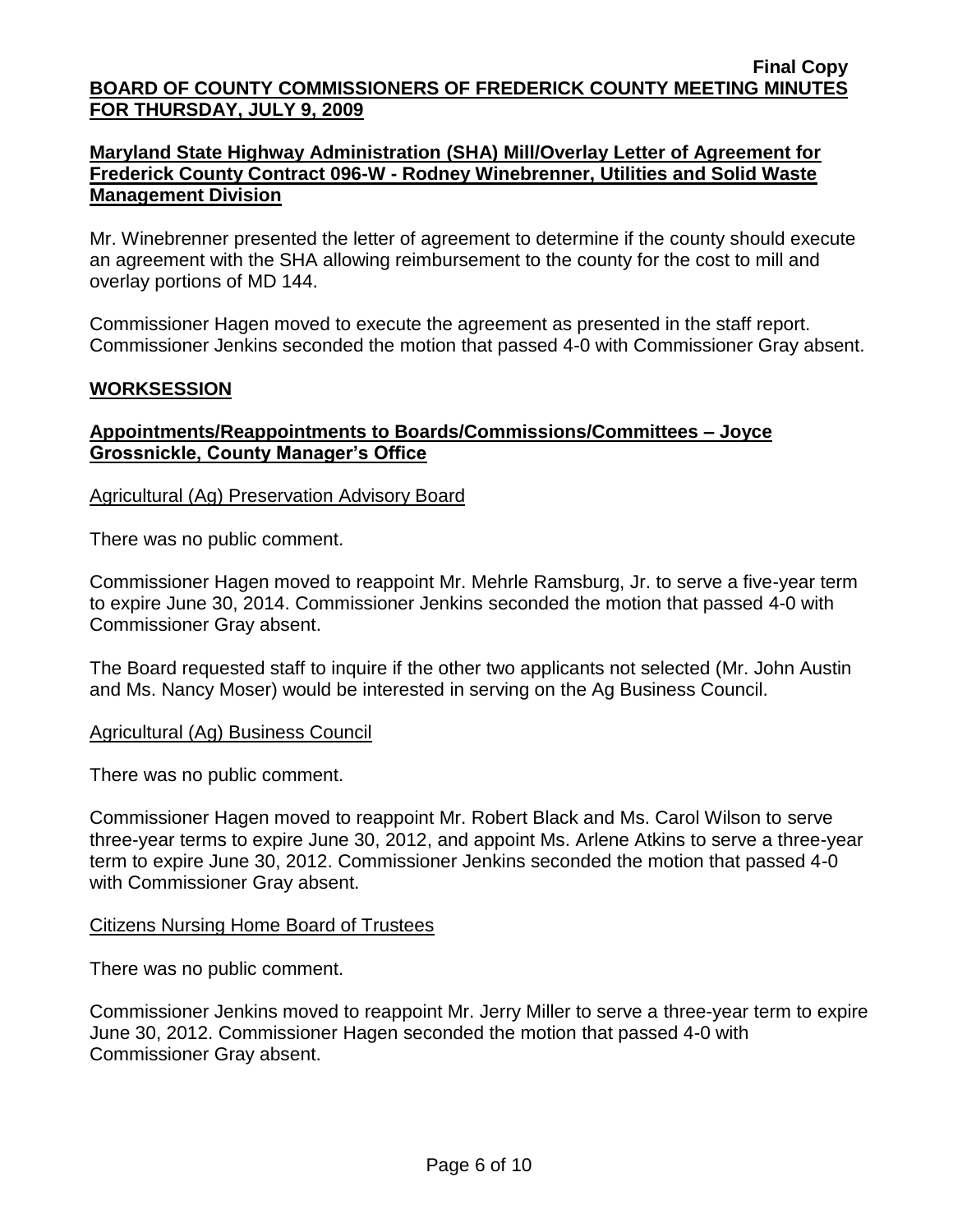### Human Relations Commission

There was no public comment.

Commissioner Hagen moved to reappoint Ms. Irene Packer-Halsey and Mr. Jack Thomas to serve three-year terms to expire June 30, 2012. Commissioner Gardner seconded the motion.

Commissioner Jenkins moved to separate the applicants.

The vote on the reappointment of Ms. Irene Packer-Halsey was 2-1-1 with Commissioner Thompson opposed, Commissioner Jenkins abstained and Commissioner Gray absent.

The reappointment of Mr. Jack Thomas passed 3-1 with Commissioner Thompson opposed and Commissioner Gray absent.

Commissioner Gardner requested the issue regarding the reappointment of Ms. Packer-Halsey come back to the Board when Commissioner Gray was present.

### Property Tax Assessment Appeal Board

There was no public comment.

Commissioner Hagen moved to send to the Governor's Appointments Office for consideration, the names of Mr. Jim Kunkle as a full-time member and Mr. Bryan Miller to serve as the alternate. Commissioner Jenkins seconded the motion that passed 4-0 with Commissioner Gray absent.

### Social Services Board

There was no public comment.

Commissioner Jenkins moved to reappoint Mr. Robert Bennett and Ms. Lara Roholt Westdrop to serve three-year terms to expire June 30, 2012. Commissioner Hagen seconded the motion that passed 4-0 with Commissioner Gray absent.

## Technology Council of Frederick County

There was no public comment.

Commissioner Jenkins moved to reappoint Mr. Cornelius Fay to serve a four-year term to expire June 30, 2013. Commissioner Hagen seconded the motion that passed 4-0 with Commissioner Gray absent.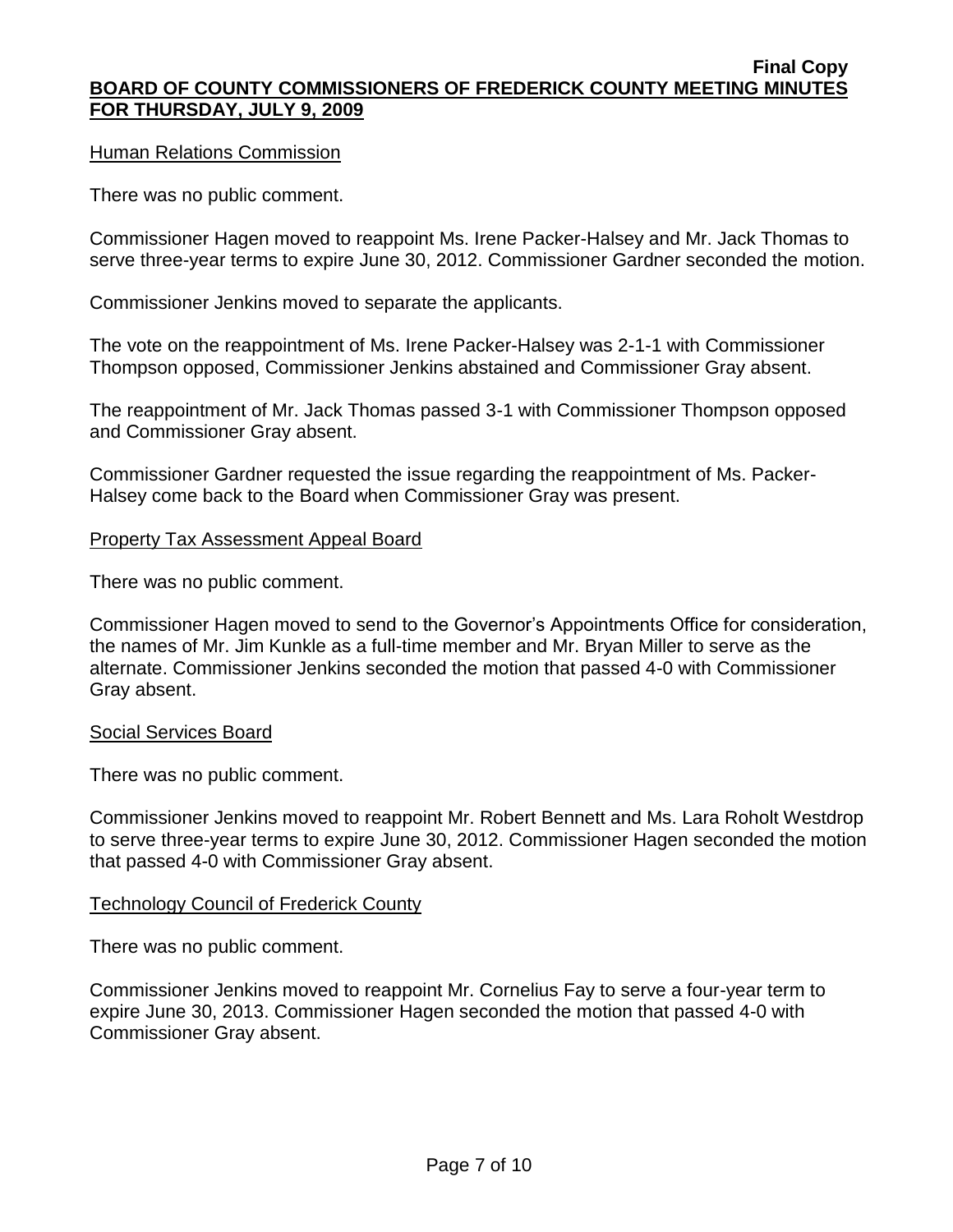### Workforce Development Board

There was no public comment.

Commissioner Jenkins moved to reappoint Ms. Karen Barry, Ms. Jill Hermes and Ms. Mary Siegle to serve four-year terms to expire June 30, 2013. Commissioner Hagen seconded the motion that passed 4-0 with Commissioner Gray absent.

## **ADMINISTRATIVE FUNCTION/CLOSED SESSION**

Commissioner Jenkins moved to proceed into closed session in accordance with Maryland Annotated Code State Government Article § 10-508(a)(1) To discuss: (i) The appointment, employment, assignment, promotion, discipline, demotion, compensation, removal, resignation, or performance evaluation of appointees, employees, or officials over whom it has jurisdiction; or (ii) Any other personnel matter that affects one or more specific individuals at 2:00 p.m. Commissioner Hagen seconded the motion that passed 3-1 with Commissioner Thompson opposed and Commissioner Gray absent.

## **COMMISSIONERS COMMENTS**

None.

# **PUBLIC COMMENTS**

**Mr. Donald Lee** 

## **QUESTIONS – PRESS**

None.

## **ADJOURN**

The meeting adjourned at 12:50 p.m.

Respectfully submitted,

Mary E. Baker Recording Secretary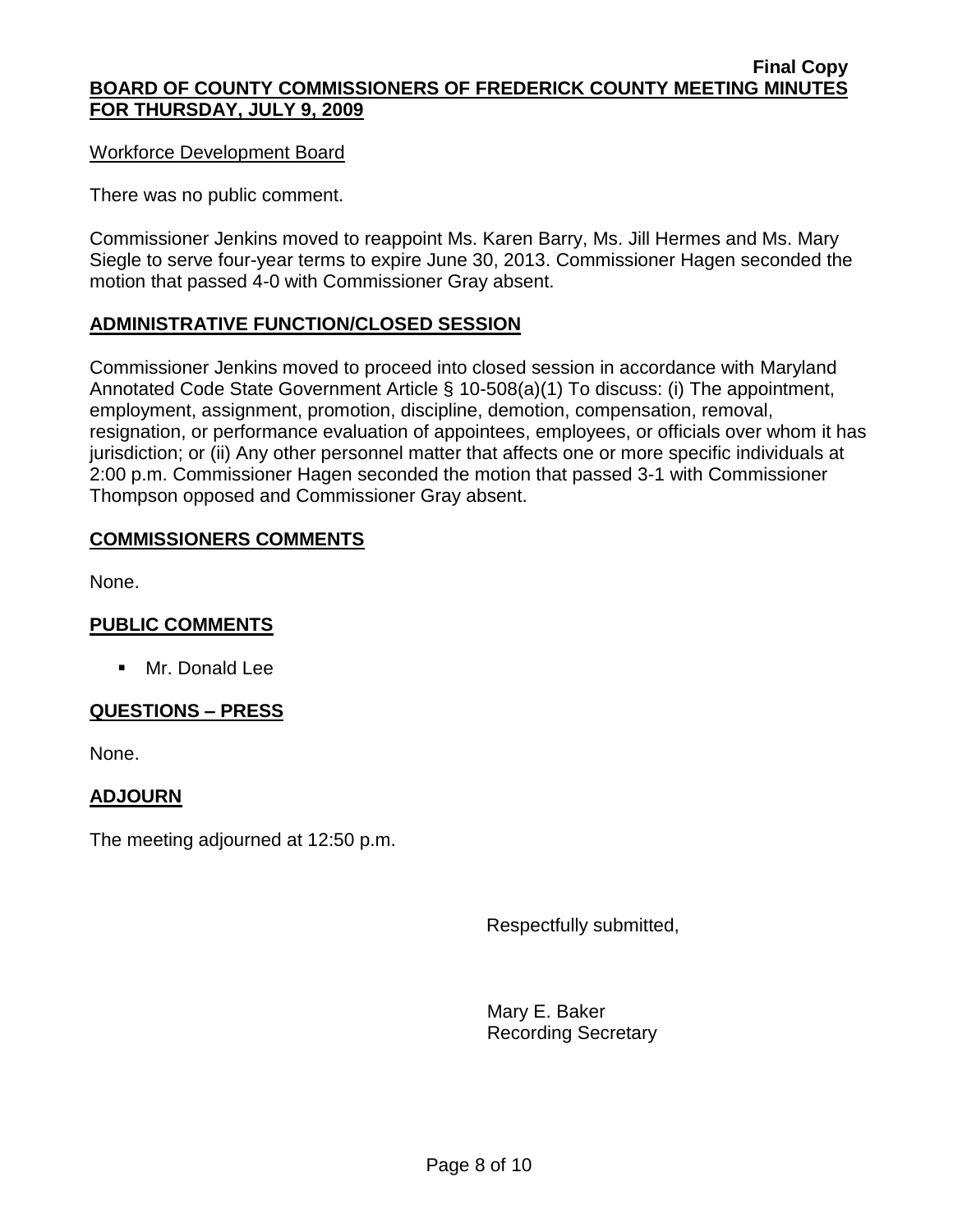# **FORM OF STATEMENT FOR CLOSING THE MEETING OF THURSDAY, JULY 9, 2009**

# **STATUTORY AUTHORITY TO CLOSE SESSION**

### **State Government Article §10-508(a):**

(1) To discuss: (i) The appointment, employment, assignment, promotion, discipline, demotion, compensation, removal, resignation, or performance evaluation of appointees, employees, or officials over whom it has jurisdiction; or (ii) Any other personnel matter that affects one or more specific individuals

### **Motion:**

Commissioner Jenkins moved to proceed into closed session in accordance with Maryland Annotated Code State Government Article § 10-508(a)(1) To discuss: (i) The appointment, employment, assignment, promotion, discipline, demotion, compensation, removal, resignation, or performance evaluation of appointees, employees, or officials over whom it has jurisdiction; or (ii) Any other personnel matter that affects one or more specific individuals at 2:00 p.m. Commissioner Hagen seconded the motion that passed 3-1 with Commissioner Thompson opposed and Commissioner Gray absent.

## **Topic to be Discussed:**

To discuss the appointment of and revisions to the job description, duties and related issues for the Director of Fire and Rescue Services Division.

> Mary E. Baker Recording Secretary